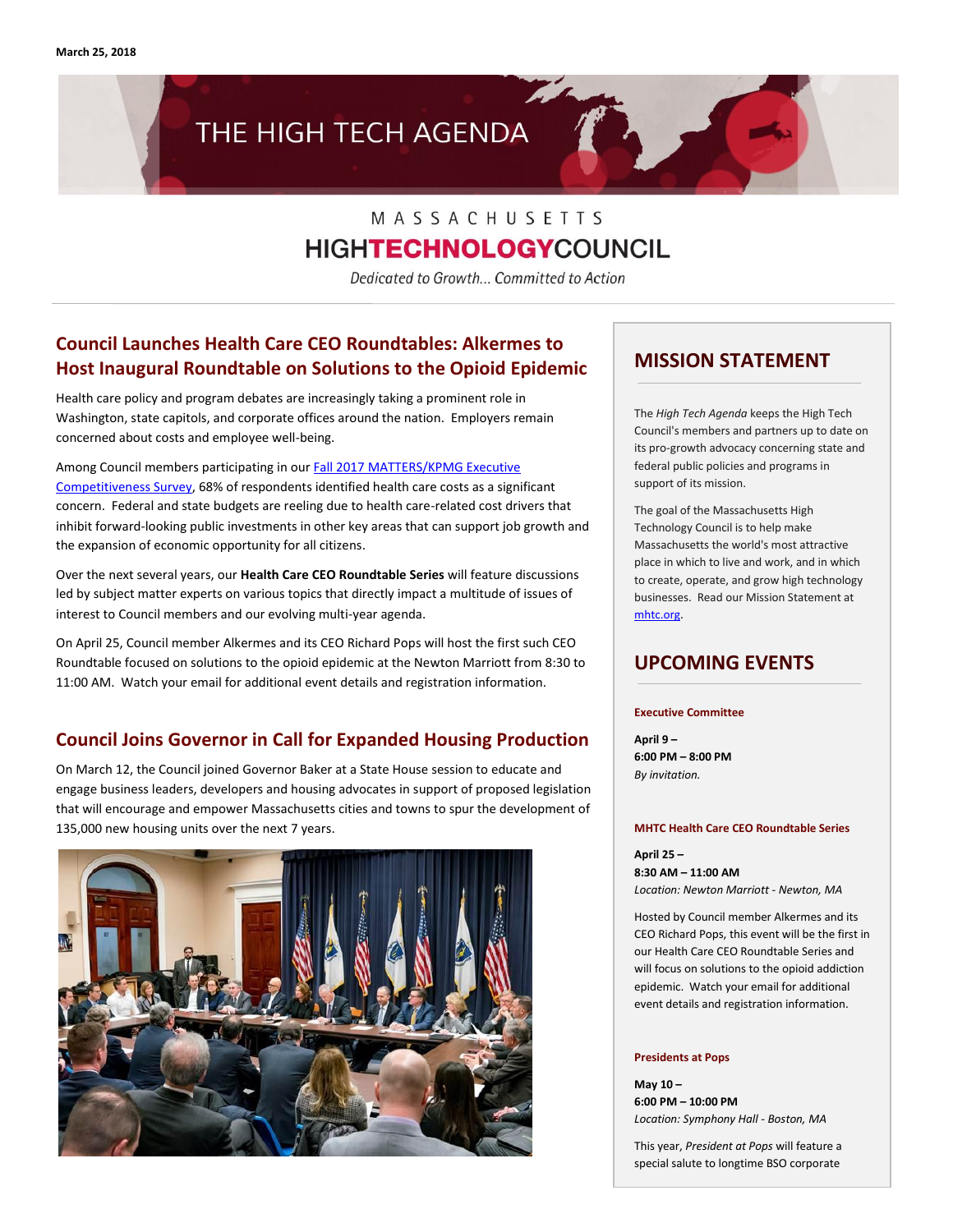According to U.S. Census data curated in the Council-develope[d Massachusetts Technology](http://matters.mhtc.org/)  [Talent and Economic Reporting System \(MATTERS\),](http://matters.mhtc.org/) housing costs in Massachusetts are among the most burdensome in the nation. Nearly one third (32.5%) of Massachusetts homeowners spend 30% of their income or more on housing costs. Council members routinely cite the region's high housing costs as a potential impediment to recruiting talent and a driver of increasing wage costs. Most housing development policies in Massachusetts are controlled via municipal-level zoning laws, and the Council supports this proposal to incentivize municipalities that choose to adopt local zoning regulations that will foster and not discourage housing development.

### **Council Adds Its Leadership to Sustainable Energy Coalition**

On February 28, the Council joined th[e Massachusetts Coalition for Sustainable Energy](https://massforenergy.org/) to raise awareness of and advocate for the energy infrastructure improvements that are necessary to secure Massachusetts' energy future. Our future clearly lies in renewable and cleaner energy sources and many Council members are deeply engaged in advancing the innovations that will make that future a reality.

As Massachusetts makes that decades-long transition, however, we will continue to rely on the use of available fossil fuels to support a significant percentage of our energy needs. Resistance to expansion of natural gas infrastructure in Massachusetts places the reliability of the power grid at risk and may have environmental impacts that are the opposite of what pipeline opponents intend, as noted in a March 4 [Boston Globe editorial.](http://www.mhtc.org/wp-content/uploads/2018/03/BostonGlobe_Editorial_GasByTrain_03042018.pdf)

In January, the operator of the region's power grid, ISO New England, issued [a report](https://www.iso-ne.com/static-assets/documents/2018/01/20180117_operational_fuel-security_analysis.pdf) warning of the significant risks associated with constraints on New England's existing energy infrastructure capacity. The report [raised the specter of rolling electricity blackouts](http://www.mhtc.org/wp-content/uploads/2018/03/BostonGlobe_TalkingPoints_NewEnglandCouldBeInTheDark_Chesto_01192018.pdf) in the future and focused on the need to expand energy infrastructure, including additional natural gas supplies, in order to support the region's electricity generation and reliability, particularly in times of high- demand and high-need.

The ISO report came on the heels of a weeks-long period of frigid temperatures across New England, during which the region's electricity generators were forced to [burn more than 2](https://commonwealthmagazine.org/energy/generators-burned-2m-barrels-oil-15-days/)  [million barrels of oil over just 15 days](https://commonwealthmagazine.org/energy/generators-burned-2m-barrels-oil-15-days/) when natural gas supplies were insufficient to meet both home heating and electricity generation needs. Currently, local demand for natural gas necessitates the use o[f LNG delivered via ship to the Massachusetts](http://www.mhtc.org/wp-content/uploads/2018/03/WSJ_NewEnglandHasaPowerProblem_AilworthKamp_02232018.pdf) coast and rail companies have applied to federal regulators to transport LNG via tanker trains through Massachusetts in the future.

High energy costs have long been a burden on Massachusetts employers, but the risk of recurring power interruptions raised in the ISO report could be catastrophic to Massachusetts' ability to compete for jobs and investment. The Council believes that increasing our supply of clean natural gas is an essential step toward solving ongoing energy cost and reliability challenges.

To learn more, contac[t Mark Gallagher.](mailto:mark@mhtc.org)

# **The MITRE Corporation Hosts Council Board for Discussion of Cyber Trends and Security Programs**

On February 27, the Council's Board of Directors convened for its quarterly meeting at the Bedford, Massachusetts offices of The MITRE Corporation. In addition to its core agenda presentations regarding the Council's current and emerging strategic agenda, MITRE Chief Operating Officer and Council Director Pete Sherlock joined with MITRE Chief Information and

### **UPCOMING EVENTS**

committee member and Greater Boston business leader, Thomas J. May and feature guest artist and multi-platinum selling pop artist, Andy Grammer.

Please contac[t Council President Chris](mailto:chris@mhtc.org?subject=MHTC%20-%20Presidents%20at%20Pops)  [Anderson](mailto:chris@mhtc.org?subject=MHTC%20-%20Presidents%20at%20Pops) if you would like to join fellow MHTC members at this event or Mary [Thompson,](mailto:mthomson@bso.org?subject=Presidents%20at%20Pops%20-%20MHTC%20Inquiry) Director of Corporate Initiatives for details regarding complete sponsorship packages.

#### **Board of Directors Meeting**

**May 21 – 7:30 AM – 9:30 AM** *By invitation.*

#### **2018 Annual Meeting**

**June 19 – 11:00 AM – 2:00 PM** *Location: The Seaport Hotel - Boston, MA*

The Council's Annual Meeting is the region's premier annual forum for leaders from business, government and academia to convene, collaborate, and advance initiatives that will drive the collective success of our technology sector. Please see news item below for insight to this year's agenda.

Sponsorship opportunities, including corporate tables, are available. Clic[k here](http://www.mhtc.org/wp-content/uploads/2018/03/2018-Annual-Meeting-_SponsorshipOpportunities.pdf) to view our sponsorship overview or contact Julie Champion a[t julie@mhtc.org.](mailto:julie@mhtc.org) Individuals may also register here.

#### **Run to Home Base 2018**

**July 28 – 8:00 AM** *Location: Boston, MA*

*The Run to Home Base supports our nation's Veterans and Service Members and helps raise much needed funds for clinical care provided to veterans, service members and their families.* 

*For more information, please visit th[e Run to](http://www.runtohomebase.org/)  [Home Base website](http://www.runtohomebase.org/) or contac[t Monica Collins,](http://mail%20to:mmcollins2@partners.org/)  Director of Development at Home Base, a Red Sox and Mass General Hospital Program.*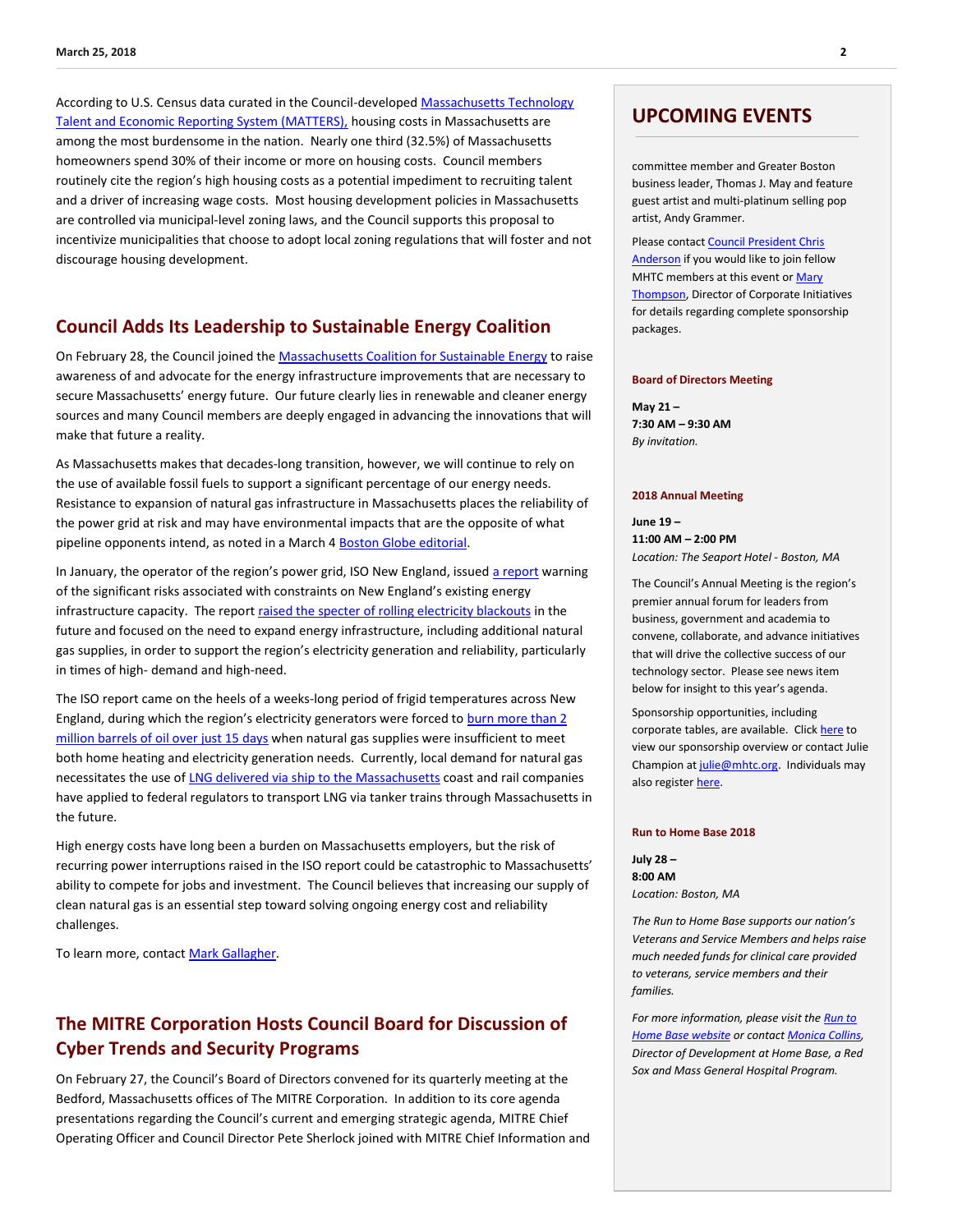Chief Security Officer Joel Jacobs in a compelling presentation of MITRE's latest thought leadership on Cyber Trends and Security Programs.

For more than four decades MITRE has worked closely with government to strengthen our nation's cyber defenses and work with their government sponsors and industry partners to adopt effective new concepts and apply solutions in awareness, resiliency, and threat-based defense.

Sherlock and Jacobs encouraged Council leaders to pursue a balanced security posture that combines classic cyber defense approaches with a new emphasis on leveraging cyber threat intelligence to respond and adapt quickly to a cyberattack. Additional information about MITRE's cyber leadership can be found [here.](https://www.mitre.org/capabilities/cybersecurity/overview?category=all)

# **Council's 2018 Annual Meeting Set for June 19th**

The Council's Annual Meeting is the region's premier forum for leaders from business, government and academia to convene, collaborate, and advance initiatives that will drive the



collective success of our technology sector. The 2018 Annual Meeting will be held on Tuesday, June 19 at the Seaport Hotel in Boston from 11:00 AM to 2:00 PM.

This year's program will feature recognition of the Council's leadership on a policy agenda priority of major economic impact. We will also present our current competitiveness agenda and announce a new multi-year strategy designed to help ensure our workforce is prepared for our future economy and avoid proposals that would discourage further investment and job creation in Massachusetts.

We're pleased to again be joined by

Governor Charlie Baker, and look forward to a discussion with Hon. Margaret Marshall, Senior Counsel at Choate Hall & Stewart and former Chief Justice of the Massachusetts Supreme Judicial Court.

Sponsorship opportunities, including corporate tables, are available. Clic[k here](http://www.mhtc.org/wp-content/uploads/2018/03/2018-Annual-Meeting-_SponsorshipOpportunities.pdf) to view our sponsorship overview or contact Julie Champion at julie@mhtc.org. Individuals may also register [here.](https://mhtc-events-2018annualmeeting-06192018.eventbrite.com/)

View video highlights of our 2017 Annual Meetin[g here](https://vimeo.com/223335837) and testimonials about the Council's mission and impact from technology leaders [here.](https://vimeo.com/165928914)

## **Bottom Line Advantage: Council Members Save More Than \$7M in Workers Compensation Costs via Self Insurance Group**

For almost 25 years, the Mass. High Tech Council Self Insurance Group (MHTC SIG) has been delivering enormous workers compensation cost savings to participating members. Since its inception, the MHTC



### **UPCOMING EVENTS**

#### **Directors Reception**

**October 2018 (Exact date TBD) 6:00 PM – 10:00 PM** *Location: Symphony Hall - Boston, MA* 

*By invitation.*

#### **Executive Committee**

**November 28 – 6:00 PM – 8:00 PM** *By invitation.*

#### **Board of Directors Meeting**

**December 13 – 10:00 AM – 12:00 PM** *By invitation.*

### **BOARD OF DIRECTORS**

Analog Devices, Inc. Bain Capital Private Equity Bentley University Boston Scientific Corporation Brooks Automation, Inc. Care.com Carruth Capital LLC Choate Hall & Stewart LLP CIO Magazine (Editor Emeritus) Continuum Managed Services LLC Dassault Systèmes Deloitte Dunn Rush & Co. LLC Ernst & Young LLP Goodwin Procter LLP Jenzabar, Inc. KPMG LLC Kronos Incorporated Mercury Systems, Inc. MilliporeSigma MKS Instruments, Inc. Northeastern University Parthenon-EY People's United Bank PTC Putnam Investments Raytheon Company Stratus Technologies Inc. The Charles Stark Draper Laboratory Inc. The Kraft Group The MITRE Corporation Trinity Partners LLC Worcester Polytechnic Institute